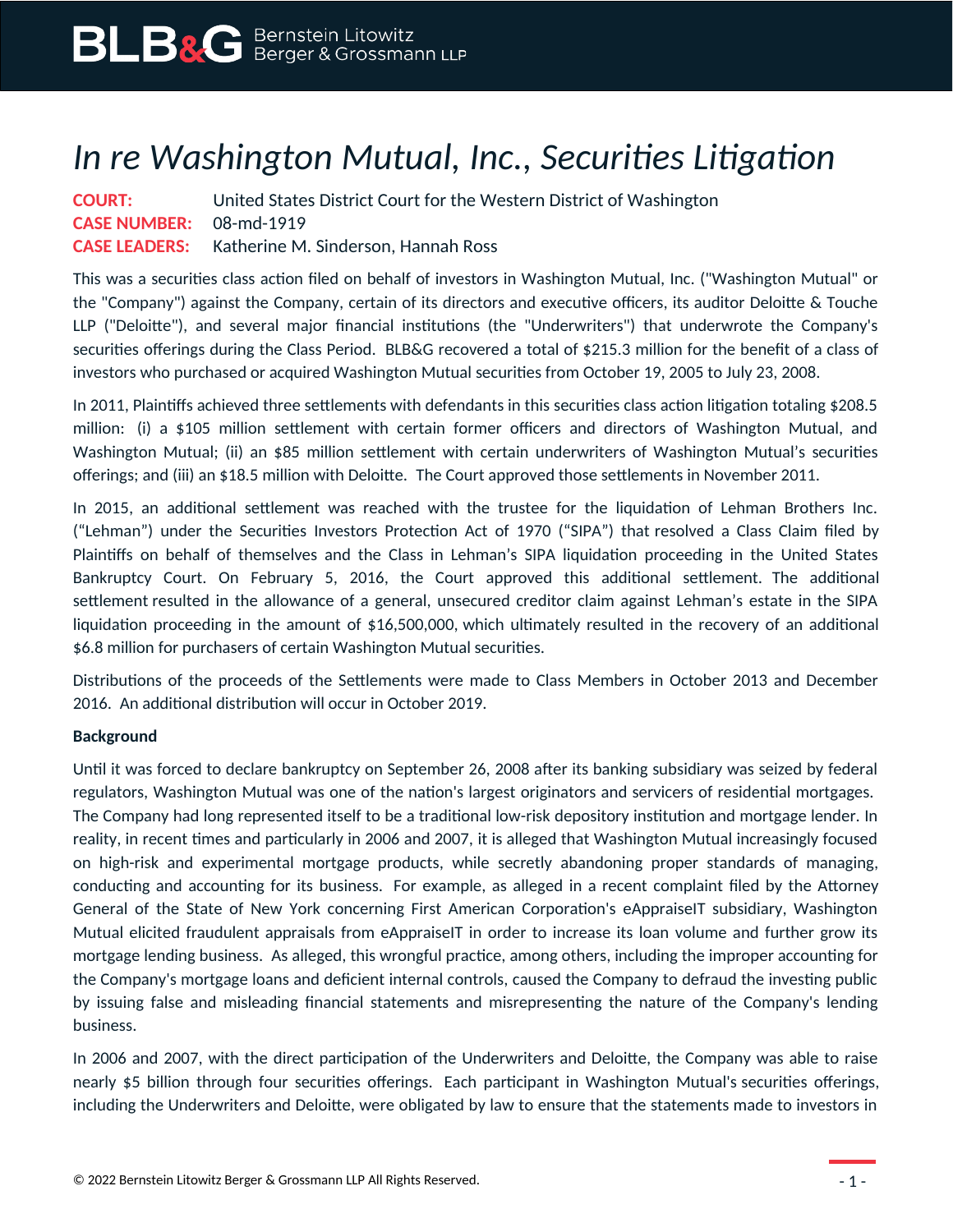

the offering materials were not false. However, in offering these securities, neither the Company, its officers, its Board of Directors, Deloitte, nor the Underwriters disclosed the hidden weaknesses in the Company's lending practices and accounting policies. Rather, as alleged in the Amended Consolidated Class Action Complaint, each of those securities offerings incorporated materially untrue information about the Company.

Ultimately, the Company's misconduct began to come to light in late 2007, when in a series of disclosures Washington Mutual announced a shocking 72% decline in the Company's earnings and the need to set aside more than \$2 billion additional funds to cover expected loan losses. Upon the disclosure of this news and other revelations about Washington Mutual's improper lending practices, the Company's stock price and the value of the securities made pursuant to the Company's offerings plummeted, and Washington Mutual's investors suffered billions of dollars of losses.

## **Case Documents**

- February 5, 2016 Order Awarding Attorneys' Fees and Expenses
- February 5, 2016 Judgment Approving Settlement of Class Claim Filed in the SIPA Liquidation of Lehman Brothers Inc.
- January 29, 2016 Reply Brief in Further Support of Approval of Lehman Settlement
- December 31, 2015 Declaration of Hannah Ross in Support of Class Representative's Motion for Final Approval of Lehman Settlement and Lead Counsel's Motion for an Award of Attorneys' Fees and Litigation Expenses
- December 31, 2015 Lead Counsel's Motion for an Award of Attorneys' Fees and Litigation Expenses
- December 31, 2015 Class Representative's Motion for Final Approval of Lehman Settlement
- November 23, 2015 Notice of Proposed Settlement of Class Claim Filed in the SIPA Liquidation of Lehman Brothers Inc.
- June 19, 2015 Order Preliminarily Approving Proposed Settlement of Class Claim Filed in the SIPA Liquidation of Lehman Brothers Inc.
- September 9, 2013 Order Approving Distribution Plan
- November 4, 2011 Judgment Approving Class Action Settlement with the Underwriter Defendants
- November 4, 2011 Judgment Approving Class Action Settlement with Deloitte & Touche LLP
- November 4, 2011 Judgment Approving Class Action Settlement with Individual Officer and Director Defendants and with Washington Mutual, Inc.
- September 25, 2011 Lead Counsel's Motion for an Award of Attorneys' Fees and Litigation Expenses
- September 25, 2011 Declaration of Hannah Ross in Support of Lead Plaintiff's Motions for Final Approval of Class Action Settlements and Approval Of Plan Of Allocation and Lead Counsel's Motion for an Award of Attorneys' Fees and Litigation Expenses
- September 25, 2011 Lead Plaintiff's Motion for Approval of Plan of Allocation